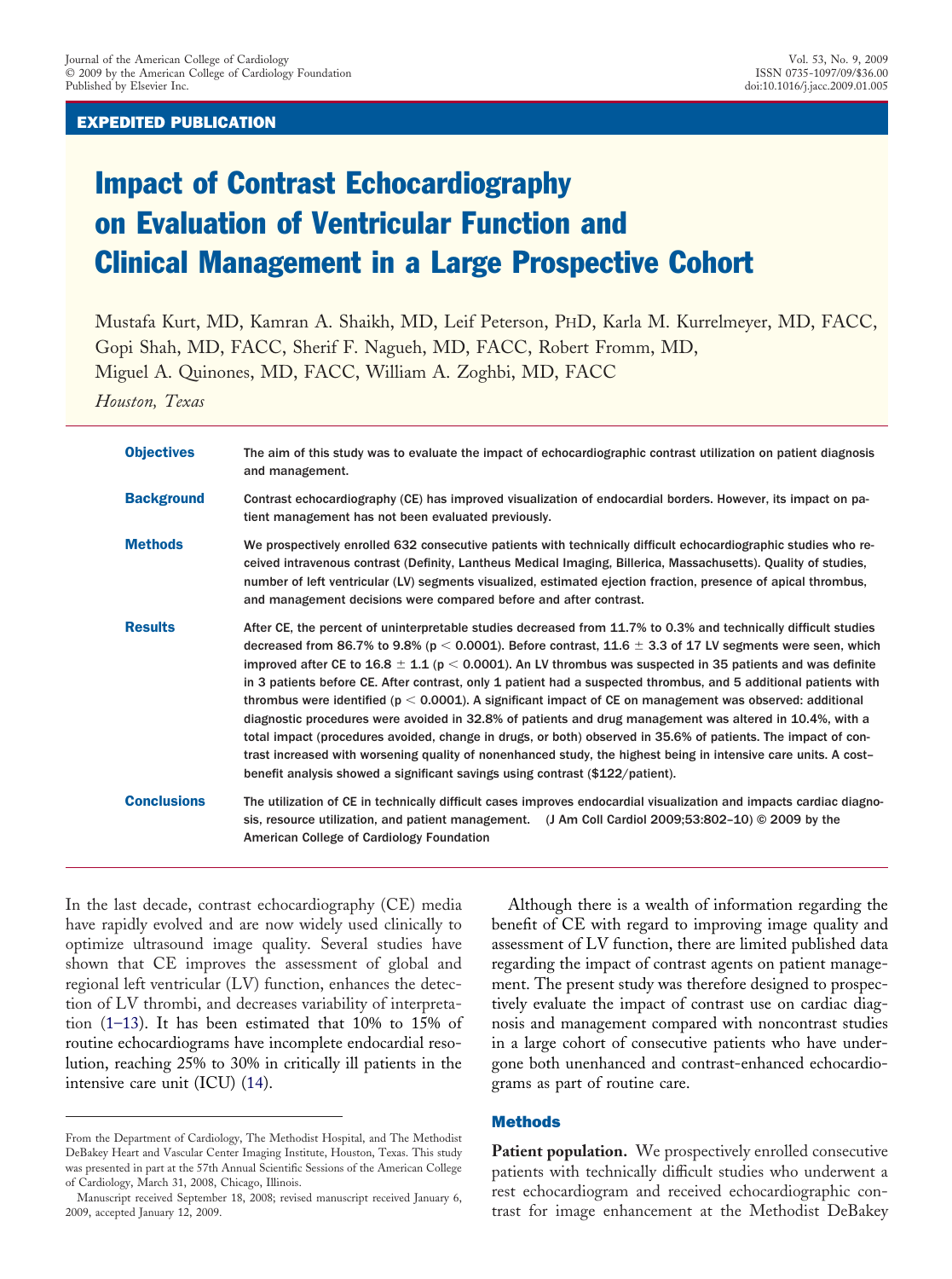Heart and Vascular Center from June 2007 to October 2007. The stop date represented the release of the Federal Drug Administration warning on the use of echocardiographic contrast [\(15\)](#page-8-0). The study was approved by the Institutional Review Board of the Methodist Hospital Research Institute. A total of 65 primary physicians were involved in the care of the cohort of patients, and all physicians gave permission to review their patients' medical records. All patients who had received contrast during routine echocardiograms in the time frame of this study were included, with no patient drop-out. Studies on myocardial perfusion and stress echocardiography with contrast are not included in this report.

**Unenhanced and contrast-enhanced echocardiographic studies.** Before performing the echocardiography study, baseline clinical characteristics were recorded. A complete 2-dimensional and Doppler echocardiographic study was then performed using standardized protocols from the parasternal and apical windows (Sonos 5500/7500, Philips Medical Systems, Bothell, Washington; and Vivid 7, General Electric Medical Systems, Milwaukee, Wisconsin). Baseline images were obtained using second harmonic imaging and high mechanical index (1.0 to 1.5), with other settings tailored to optimize image quality.

If the echocardiography study was deemed technically difficult by the sonographer, contrast was given according to the American Society of Echocardiography guidelines [\(16,17\)](#page-8-0). The contrast agent used was Definity (Lantheus Medical Imaging, Billerica, Massachusetts) as follows: 1.5 ml of activated Definity was diluted in 8.5 ml of saline (total solution of 10 ml), and administered in 1- to 2-ml boluses followed by a saline flush as needed to optimize image quality. The CE images were obtained using a mechanical index between 0.3 and 0.5. The contrast images were appended at the end of the noncontrast study, and all images were stored on a central server and interpreted within a few hours on an off-line workstation (Digiview 6.0, Digisonics, Houston, Texas).

**Image interpretation.** The noncontrast-enhanced images were interpreted first by one observer, followed by interpretation of the contrast-enhanced images and full study by another independent observer. The observers who were the assigned readers on the day of the studies were from a pool of 6 experienced echocardiographers. Both sets of images were interpreted independently by the 2 observers with special attention to: 1) the number of LV segments visualized (normal vs. abnormal wall motion); 2) estimating left ventricular ejection fraction (LVEF); 3) the suspicion or presence of an LV thrombus; and 4) image quality. Image quality was scored as:  $1 =$  adequate;  $2 =$  technically difficult; and  $3 =$  uninterpretable. A technically difficult study was defined as a study in which  $>2$  myocardial segments were not visualized at baseline from any imaging window. An uninterpretable study was defined as a study in which  $>50\%$  of the endocardium was not visualized from any window and no reliable information regarding LVEF

could be reported. The LVEF was estimated, when feasible, in incremental ranges of 5% (e.g., 35% to 39%, 40% to 45%, and so on) between 20% and 70%, and as  $\langle 20\% \rangle$  and  $>70\%$  when it exceeded this range. Regional LV function was assessed using the 17-segment model [\(16\)](#page-8-0). The number of segments with normal and abnormal wall motion adequately visualized was noted. An assessment of presence, absence, or suspicion of apical thrombus was also determined.

**Assessment of impact of contrast on clinical management.** After Abbreviations and Acronyms

```
CE = contrastechocardiography
ICU = intensive care unit
LV = leftventricle/ventricular
LVEF = left ventricular
ejection fraction
MICU = medical intensive
care unit
SICU = \text{surgical intensive}care unit
TEE = transesophagealechocardiogram/
echocardiography
```
the separate interpretations of the noncontrast and full study with contrast were performed, the 2 interpretations were compared. Immediately afterward, and before electronically finalizing the report, the primary physician was contacted and given the echocardiographic results without contrast, and was asked about his or her management plan. Specifically, each physician was asked a set of questions by the same individual (M.K.) regarding whether he or she planned to order any more cardiac diagnostic tests (e.g., transesophageal echocardiography [TEE], radionuclide ventriculogram, stress testing, or coronary angiography) and/or alter the patient's cardiovascular medication regimen. The results of CE images were then revealed and the primary physician was then asked by the same individual (M.K.) how these results would alter the initial management plan, if any. Cardiovascular management impact focused on initiation or discontinuation of hemodynamically active drugs (diuretics, intravenous fluids, inotropic agents, vasodilators, and so on), anticoagulation therapy, and/or the need for further diagnostic studies such as TEE, radionuclide imaging, stress testing, or coronary angiography. The management plan identified was checked with the subsequent hospital record. If other tests were performed, the results of ventricular function were compared with those of the echocardiographic study.

The above protocol approach and timing of the contact with the referring physician was done so that: 1) the referring physician had no access to the final report and diagnosis before we asked about impact on management; 2) each patient could serve as his/her own control, thus allowing evaluation of contrast impact; and 3) this approach did not hinder routine patient care because the final report was available soon after contact with the physician was established.

**Assessment of safety.** The contrast study, although prospective, did not include a prospective assessment of safety, because it was initiated and conducted before the U.S. Food and Drug Administration warning. To assess safety of contrast in this population, which included many patients with later contraindications to contrast use by the U.S. Food and Drug Administration (the majority were changed sub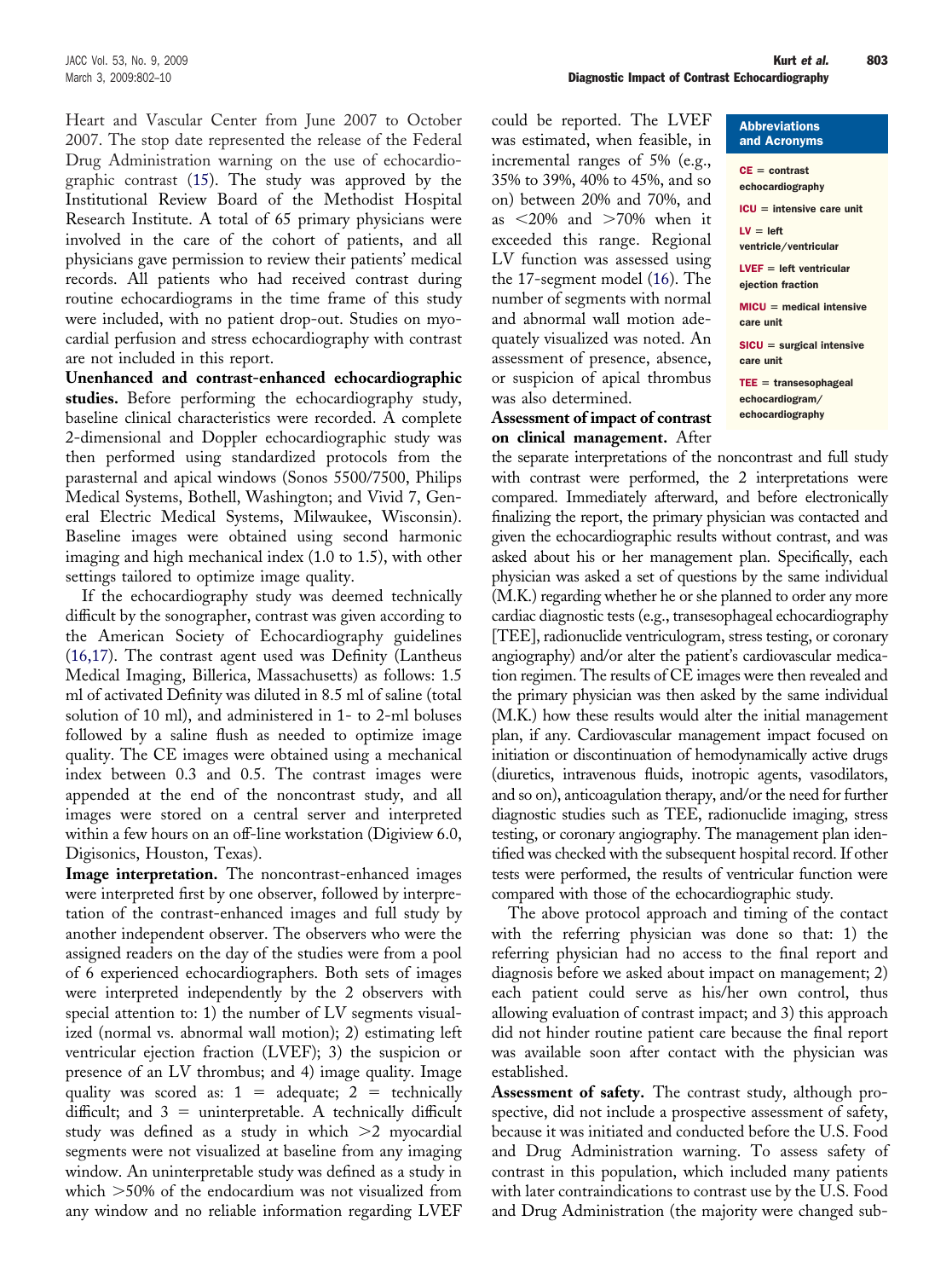<span id="page-2-0"></span>sequently to warnings), electronic hospital records were reviewed for all inpatients and a telephone call was given for the outpatients. The safety end points sought were any significant hypotension noted in the nurses' notes, the occurrence of an anaphylactoid reaction, new chest pain, acute myocardial infarction, cardiac arrhythmia requiring intervention, cardiac arrest, or death within the ensuing 24 h after contrast administration.

**Cost– benefit and resource utilization patterns.** For estimating the economic impact, the national average of the Medicare-allowable charges for cardiovascular testing for 2008 was used. Using the Medicare fee schedule [\(18\)](#page-8-0), the total median global charges reimbursed by Medicare were: \$62.00 for echocardiographic contrast, \$490.18 for a TEE, \$426.30 for a resting radionuclide-gated ventriculogram, and \$847.20 for a radionuclide stress test. A cost–benefit analysis was performed using the cost of using echocardiographic contrast over the cost of procedures that would have been performed, had contrast not been used. Furthermore, a cost-effectiveness analysis also was performed using the cost of contrast over the number of procedures avoided.

**Statistical analysis.** Summary statistics for demographic variables are presented as mean  $\pm$  SD for continuous

variables and count (%) for categorical variables. Separate McNemar tests were used to determine significantly different pre- and post-contrast proportions of subjects (summed over subgroups by locations) with uninterpretable and adequate scans (Fig. 1). Wilcoxon signed rank tests were used to test for significant differences in averages of pre- and post-contrast per-subject visualized segments and per-subject abnormal visualized segments [\(Fig. 2\)](#page-3-0). We also tested the effects of contrast enhancement on detection of LV thrombi, for which we used the McNemar test.

Separate 1-sample tests of proportions ( $H<sub>o</sub>$ :  $p = 0$ ) were used for determining whether the fraction of patients having a positive impact for procedural change, medication change, or both was significantly different from zero. Two-sample tests of proportions were used to determine whether the proportion of patients having a positive impact (for procedural change, medication change, or both) were different across patient subgroups. Contingency table analysis (chisquare test) was used for testing heterogeneity among frequencies of positive impact (yes/no) versus frequency of nonvisualized segments before contrast partitioned into categories based on the cut points 0 to 1, 2 to 6, 7 to 11, and  $>12$  segments.



#### Figure 1 Impact of Contrast on Quality of Study

A significant increase in quality of echocardiograms is seen after contrast use across all locations.  $*p < 0.0001$  comparing quality before and after contrast for total and all subgroups. Inpt = inpatient; MICU = medical intensive care unit; SICU = surgical intensive care unit.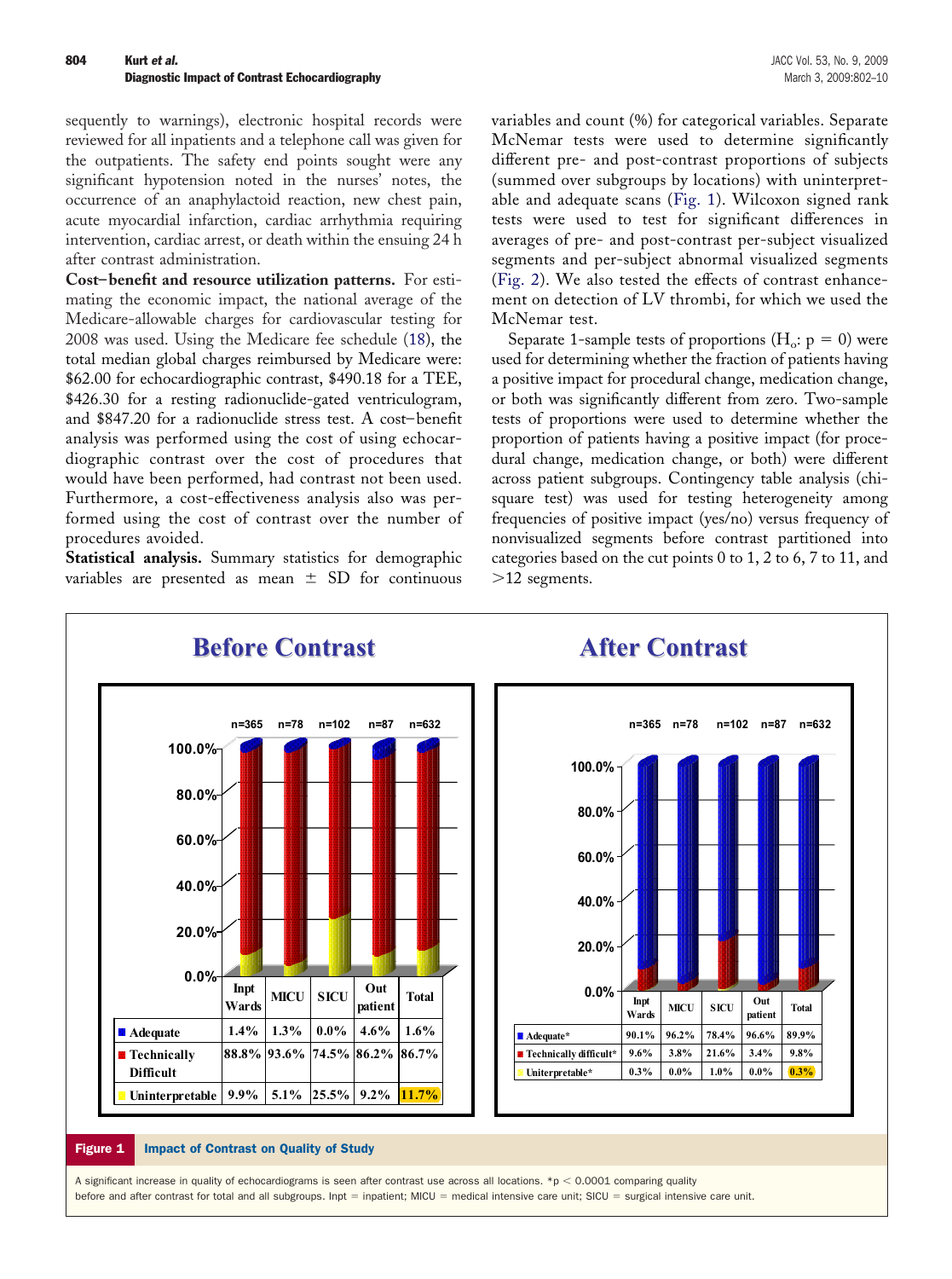<span id="page-3-0"></span>

### Results

Patient characteristics. A total of 632 consecutive patients with technically difficult studies who underwent CE for endocardial enhancement constituted the study population. No patients were excluded from analysis. All management decisions conformed to the response of the physicians and were verified by chart review. The cohort comprised 14.5% of the total routine transthoracic echocardiograms performed during the study period (4,362 total studies). Con-

| Table 1                               | <b>Patient Characteristics</b> |                 |
|---------------------------------------|--------------------------------|-----------------|
| <b>Parameter</b>                      |                                | Value           |
| N                                     |                                | 632             |
| Age (yrs)                             |                                | $63.6 \pm 14$   |
| Male                                  |                                | 396 (62.7%)     |
| Body surface area $(m^2)$             |                                | $2.09 \pm 0.28$ |
| Past medical history                  |                                |                 |
| Hypertension                          |                                | 416 (65.8%)     |
| <b>Diabetes mellitus</b>              |                                | 192 (30.4%)     |
| Coronary artery disease               |                                | 243 (38.4%)     |
| Chronic obstructive pulmonary disease |                                | 72 (11.4%)      |
| Location                              |                                |                 |
| Inpatients                            |                                | 545 (86.2%)     |
| Wards                                 |                                | 365 (57.8%)     |
| Surgical intensive care units         |                                | 102 (16.1%)     |
| Medical intensive care units          |                                | 78 (12.3%)      |
| <b>Outpatients</b>                    |                                | 87 (13.8%)      |

Data are reported as mean  $\pm$  SD or n (%).

trast utilization was 19% in all inpatients (545 of 2,857 examinations), with 18.2% in the inpatient wards (365 of 2,005 examinations) and 21.1% in the ICUs (180 of 852 examinations), and 5.8% in outpatients (87 of 1,505 of examinations).

Baseline patient characteristics are listed in Table 1. The majority of patients were inpatients (86.2%), with 28.4% residing in the ICUs (180 of 632 of examinations). The clinical indications for the echocardiographic studies that required contrast are shown in Table 2. The majority of indications were for heart failure and for evaluation of chest pain, coronary artery disease, or acute coronary syndromes, collectively accounting for 362 (59%) of the total studies. **Impact of contrast on the overall quality of the echocar-**

**diographic studies.** Before CE, 548 studies (86.7%) were technically difficult and a total of 74 studies (11.7%) were

| Table 2                            | <b>Indications for Rest Echocardiograms</b><br><b>Who Required Contrast Enhancement</b> |           |
|------------------------------------|-----------------------------------------------------------------------------------------|-----------|
| <b>Clinical Indication</b>         |                                                                                         | n(%)      |
| <b>Congestive heart failure</b>    |                                                                                         | 190(30.1) |
| Chest pain/acute coronary syndrome |                                                                                         | 111(17.6) |
| Coronary artery disease            |                                                                                         | 71(11.2)  |
| Valvular assessment                |                                                                                         | 61(9.7)   |
| Hypertension                       |                                                                                         | 57(9)     |
| <b>Pericardial effusion</b>        |                                                                                         | 28(4.4)   |
| <b>Stroke</b>                      |                                                                                         | 27(4.3)   |
| Other                              |                                                                                         | 87(13.7)  |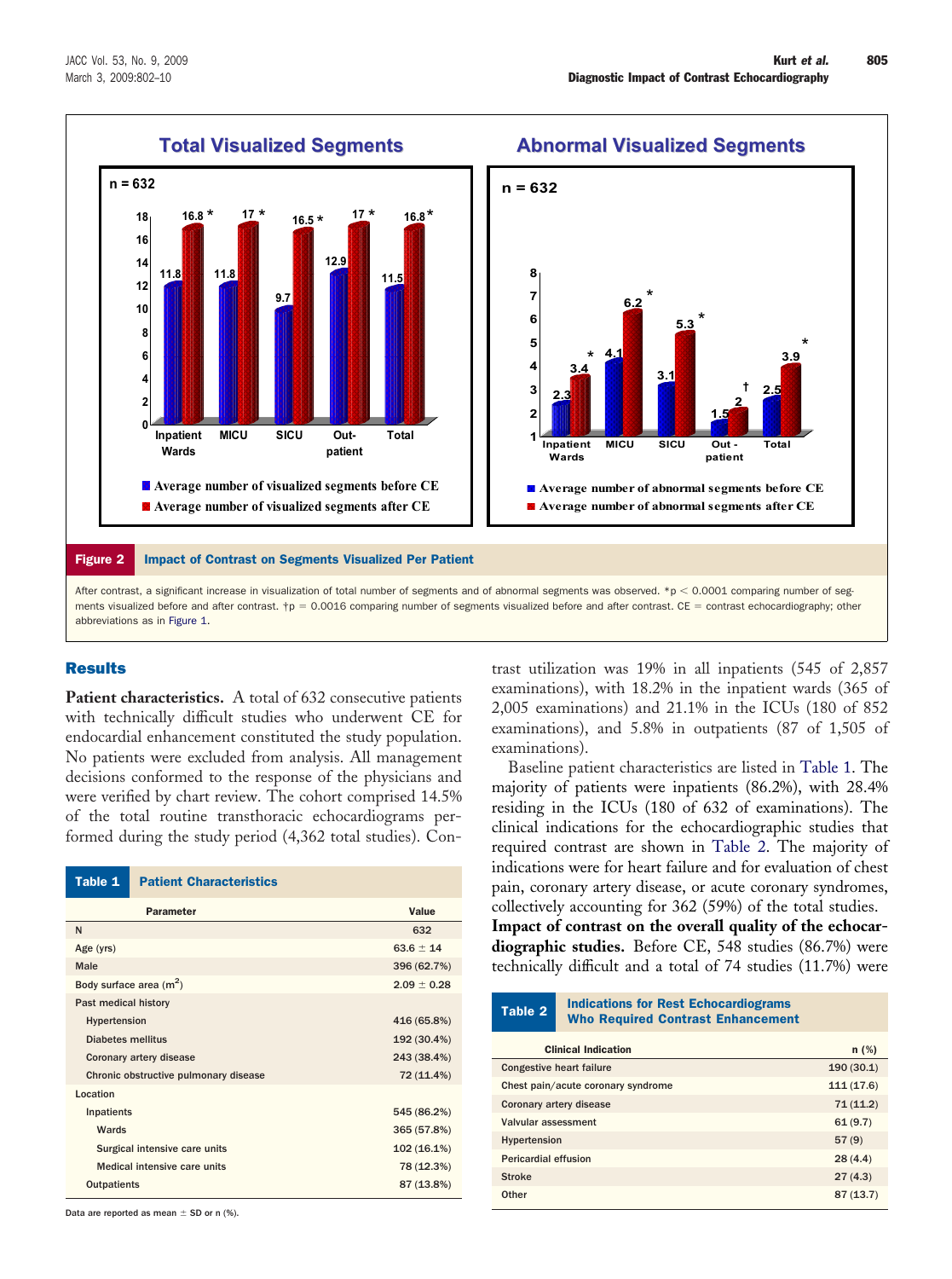deemed uninterpretable [\(Fig. 1\)](#page-2-0). After review by the observers, 10 studies (1.6%) were considered adequate before contrast to make a reliable assessment of LV function. The largest group of uninterpretable studies was seen in the surgical intensive care unit (SICU), comprising almost 26% of that group. After CE, the percent of uninterpretable studies decreased from 11.7% to 0.3% and technically difficult studies decreased from 86.7% to 9.8%, with a resultant increase in adequate studies from 1.6% to 89.9% (McNemar, all  $p < 0.0001$ ). The greatest degree of improvement in quality was seen in the SICU cohort. Thus, overall, there was a salvage of 558 studies (88.3%) from technically difficult or uninterpretable studies to adequate studies.

**Effect of contrast on interpretation of regional and global ventricular function.** The total number of segments visualized before contrast was 7,358 segments, equating to an average of 11.6 segments per patient or 68% of the LV myocardium. The lowest average number of segments visualized was seen in the SICU and the highest in the outpatient group [\(Fig. 2\)](#page-3-0). After contrast administration, the total number of segments visualized increased to 10,617 segments, equating to 16.8 segments per patient or 98.8% of the LV myocardium (Wilcoxon,  $p < 0.0001$ ). Again, the largest degree of improvement was seen in the SICU.

The effect of contrast on the extent of abnormal wall motion is also shown in [Figure 2.](#page-3-0) The total number of abnormal segments visualized increased after CE from 2.54  $\pm$  4.8 segments to 3.87  $\pm$  6.5 segments (Wilcoxon, p < 0.0001). This increase was seen in all patient subgroups, but was most pronounced in the ICUs, where patients also had the greatest extent of wall motion abnormality (Wilcoxon,  $p < 0.0001$ ) [\(Fig. 2\)](#page-3-0). New wall motion abnormalities visualized after CE, and not present on the unenhanced study were detected in 156 patients (28% of studies), excluding studies initially classified as uninterpretable  $(H_o: p = 0, p < 0.0001)$ . Conversely, wall motion



abnormality interpreted in the unenhanced study that no longer was present after contrast was seen in 5 patients (0.9% of studies).

The addition of contrast also had a significant effect on the assessment of LVEF (Fig. 3). Interpretation of CE images produced a change in ejection fraction (defined as an absolute difference between interpretations of  $\geq 10\%$ based on previous studies of reproducibility), in a total of 93 (16.7%) patients. The vast majority of these were underestimations of LVEF on the unenhanced contrast images (88 studies or 94.5%). If uninterpretable studies were also included, the SICU had the greatest portion of patients with a change in LVEF after CE (36 patients or 35.3%) and the outpatient group had the lowest (12 patients or 13.7%).

**Effect of contrast on diagnosis of LV thrombus.** Before contrast administration, 35 patients were suspected to have an apical thrombus, whereas 3 patients were thought to definitely have a thrombus. After contrast enhancement, an apical thrombus was diagnosed in 5 more patients and excluded in all others except 1 patient in whom thrombus was still suspected but could not be confirmed. Thus, the number of suspected thrombi decreased from 35 patients to only 1 patient after contrast utilization (McNemar,  $p < 0.0001$ ).

**Impact of contrast on patient management. DIAGNOSTIC PROCEDURES.** Based on the response of the treating physicians, contrast led to avoidance of further diagnostic procedures in 207 patients (32.8%) because of improved assessment of LV function ( $H_o: p = 0, p < 0.0001$ ) [\(Fig. 4\)](#page-5-0). The avoided procedures were either a TEE (67 patients, 32.4%) or a nuclear imaging study (140 patients or 67.7%: resting gated studies in 84 and stress nuclear in 56), both of which were originally planned to better assess LV function. A total of 56 patients (55%) in the SICU group had a procedure avoided, whereas 114 patients (31%) and 26 patients (33%) had procedures avoided in the inpatient ward and medical intensive care unit (MICU) groups, respectively. The SICU group had a greater degree of procedures avoided relative to the inpatient ward and outpatient groups (H<sub>o</sub>:  $p_1 = p_2$ ,  $p$  < 0.0001 for both).

From the cohort of 632 patients, 86 patients ultimately underwent coronary angiography, 36 had stress nuclear imaging, and 3 had CT angiography for evaluation of coronary artery disease. All of these patients had the additional procedures to evaluate for ischemia or coronary artery disease based on an abnormal echocardiogram. Fiftyeight of the 86 patients (67%) underwent the further testing because of CE: images were previously uninterpretable and subsequently showed LV dysfunction ( $n = 22$  patients) or new wall motion abnormalities were noted ( $n = 36$  patients). The LVEF after CE was within 5% of LVEF by the other modalities in 113 of 125 patients (90.4%), within 10% in 10 patients (8%), and discordant by  $>$  10% in 2 patients  $(1.6\%)$ .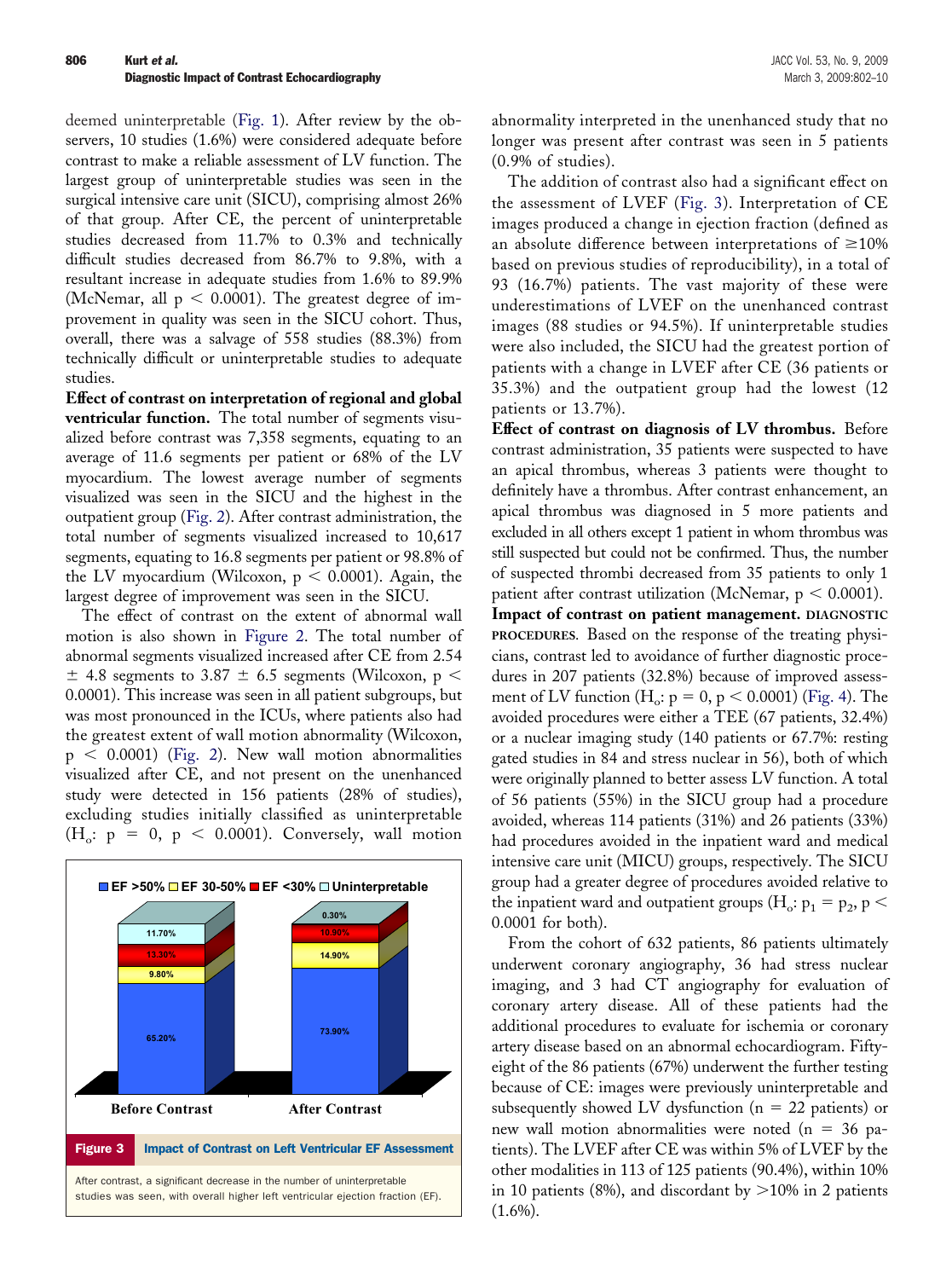<span id="page-5-0"></span>

**DRUG MANAGEMENT.** The patients' medical regimen was altered in 67 patients (10.6%) after interpretation of CE images (H<sub>o</sub>:  $p = 0$ ,  $p < 0.0001$ ) (Fig. 5). Specifically, the change in medical regimen included the addition or discontinuation of hemodynamically active drugs (i.e., diuretics, vasopressors, inotropes, intravenous fluids, and vasodilators) and the addition or cessation of anticoagulation after confirmation or exclusion of an LV thrombus. Twenty-six patients in the SICU (25.5%), 34 patients in inpatient wards (9.3%), and 7 patients in the MICU (8.9%) had such medication changes. The largest impact was seen in the SICU relative to the inpatient, MICU, and outpatient groups (H<sub>o</sub>:  $p_1 = p_2$ ,  $p < 0.0001$ ).

**OVERALL IMPACT.** The total impact of contrast (change in drugs, procedures, or both) was seen in 225 patients or 35.6% of suboptimal quality studies [\(Fig. 6\)](#page-6-0). The highest impact by location of patients was seen in the SICU ( $n =$ 64; 62.7% of SICU contrast studies), followed by MICU and inpatient wards, and least in the outpatient setting  $(H_o:$  $p = 0$ , all  $p < 0.0001$ ) [\(Fig. 6\)](#page-6-0). Importantly, the degree of impact was related to the extent of endocardial visualization (excluding patients with suspected thrombi): as the number of nonvisualized segments increased, the degree of impact increased, with the highest impact of 93.6% seen in patients with  $>12$  nonvisualized segments on unenhanced images (chi-square,  $p < 0.0005$ ) [\(Fig. 7\)](#page-6-0).

**Cost benefit and cost-effectiveness analysis.** According to the Medicare fee schedule for 2008, the total charges of contrast administration for the entire cohort of 632 patients was \$39,184. The total cost of the diagnostic procedures that were avoided (both TEE and nuclear testing) in the

cohort was \$116,094. Thus a savings of \$76,910 in the 632 patients was realized with utilization of contrast, with an average savings or diagnostic cost–benefit of \$122 per patient. When evaluating diagnostic cost effectiveness, a total of 207 procedures were avoided; thus, \$189 was spent to avoid 1 additional diagnostic procedure of TEE or nuclear testing.

**Safety.** Of the 545 hospitalized inpatients and 87 outpatients, 5 complained of back pain after contrast administration. There were no anaphylactoid reactions, hypotension, chest pain, acute myocardial infarction, or significant reported arrhythmias requiring intervention in the ensuing 24 h. There was 1 death in a 78-year-old patient who had a large acute myocardial infarction after knee replacement, severe hypotension, and recurrent ventricular tachycardia within the 24 h before the echocardiographic study. Contrast echocardiography to evaluate ventricular function showed severe LV dysfunction. After contrast administration, there was no change in the patient's vital signs or electrocardiogram. He died 5 h later of continued severe heart failure.

# **Discussion**

The present investigation shows that, in addition to improving overall study quality and LV function assessment, contrast enhancement results in a significant impact on patient management. This was evident in both the reduction in the number of additional diagnostic procedures and in the significant alteration in medical management. The impact of contrast enhancement is inversely related to the

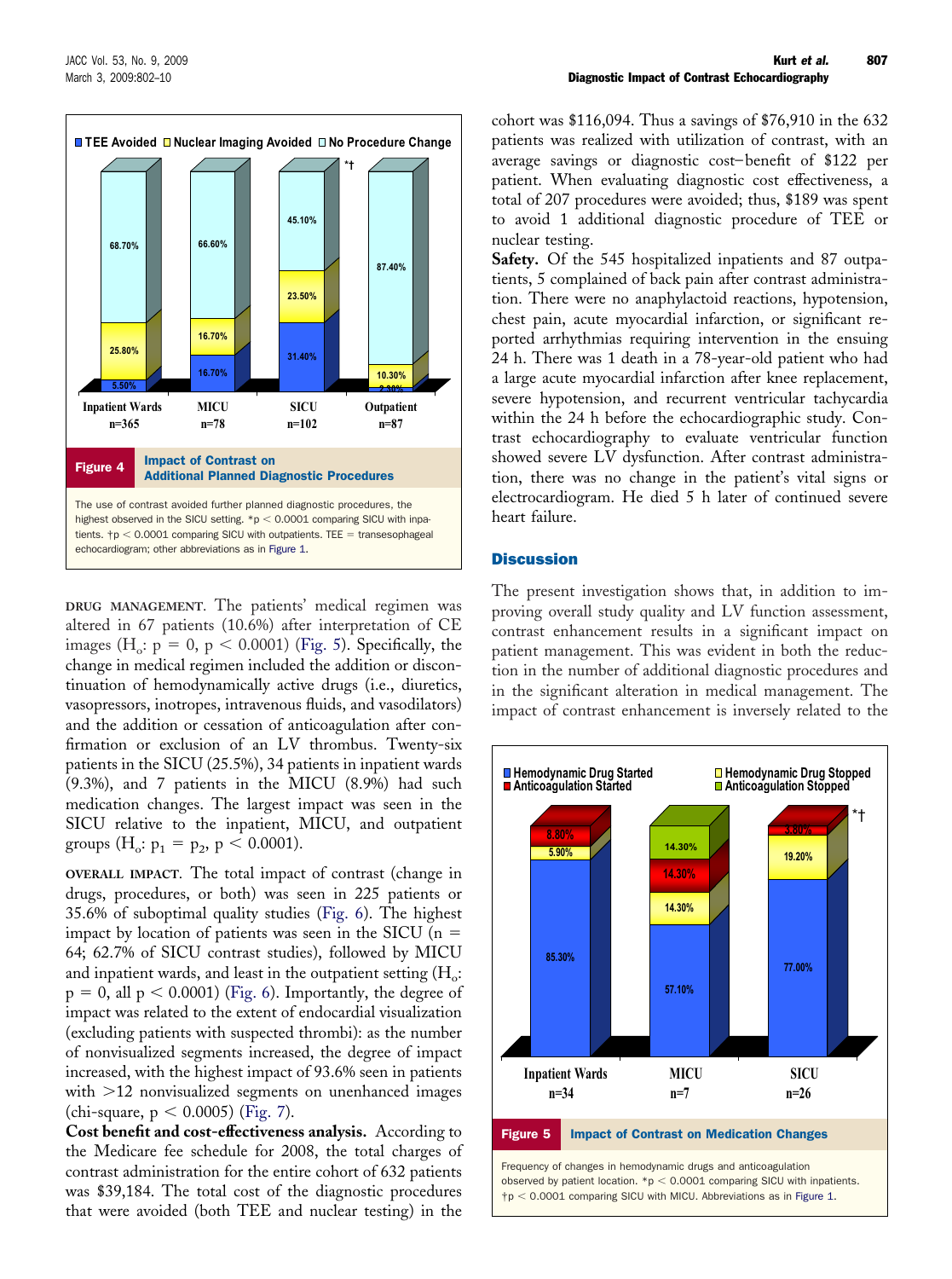<span id="page-6-0"></span>

quality of the unenhanced echocardiographic study and is most pronounced in critically ill and hospitalized patients. **Impact of contrast on study quality and evaluation of LV function.** Several studies have shown that the use of contrast improves image quality and allows for a more accurate assessment of LV volumes and ejection fraction, thrombus detection, and a decrease in both intraobserver



and interobserver variability [\(5,7–9\)](#page-7-0). Improvement in evaluation of LV function is most pronounced in populations in which the baseline echocardiograms are technically very difficult, specifically in the ICU setting [\(12,13\)](#page-8-0). One study showed an increase in the level of confidence of LVEF assessment from 56% to 91% after CE [\(10\)](#page-8-0). Costa et al. [\(11\)](#page-8-0) showed a salvage rate of 77% of nondiagnostic studies. Furthermore, 16.7% of patients had a change of more than 10% in LVEF after contrast enhancement. The present study corroborates these findings, showing a significant decrease in uninterpretable studies from 11.7% to 0.3% after contrast utilization. There was a salvage of 558 studies (88.3%) from technically difficult or uninterpretable studies to adequate studies. Our data also showed a significant change in LVEF in 16.7% of patients with the addition of contrast. Contrast enhancement also allowed the diagnosis of new wall motion abnormalities previously unseen on unenhancement images in 28% of the cohort. As expected, the patient subgroups that received the most benefit from contrast were those with the most suboptimal images at baseline, that is, the critically ill patients, particularly after surgery.

**Impact of contrast on patient management.** There are very limited data regarding the impact of contrast on patient management and clinical decision making. Thanigaraj et al. [\(19\)](#page-8-0) evaluated the impact of contrast on management and its cost effectiveness in stress echocardiography, showing a significant decrease in downstream use of nuclear stress testing when contrast was used. To our knowledge, the current study is the first to show the clinical impact of CE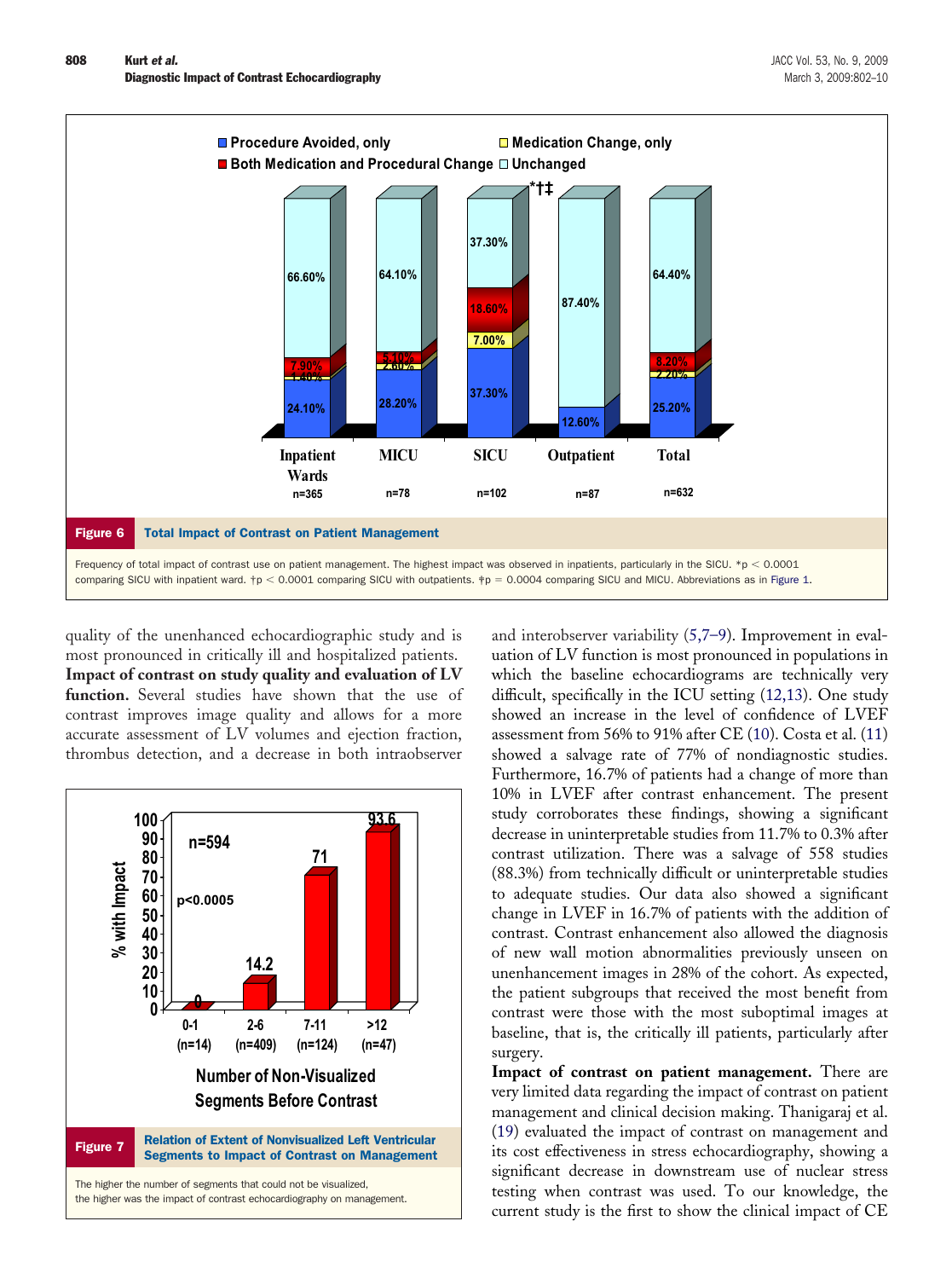<span id="page-7-0"></span>in patients with resting echocardiograms used in the routine clinical setting. Similar to Thanigaraj et al. [\(19\)](#page-8-0), there were no additional procedures ordered to evaluate LV function or segmental wall analysis after contrast enhancement. In addition to avoidance of additional diagnostic procedures such as TEE or radionuclide testing in 32.4% of patients, the impact of contrast also was seen in 10.4% of patients with regard to altering cardiovascular drug regimens, including alteration of anticoagulation in patients with suspected apical thrombus. Thus, a total of 35.6% of patients receiving contrast for technically difficult studies had a significant impact on their clinical care, in terms of avoidance of additional procedures, alteration of medical management, or both.

Patients who are difficult to image with echocardiography are often referred for additional testing to obtain accurate information. Although these modalities can provide accurate information, they may be associated with additional risks, time delays, and costs. Thus, in these technically difficult to image patients, a rapid, simple, inexpensive, and safe test that results in accurate information is desirable. Cost-effective analysis of contrast use has been evaluated previously [\(19–21\)](#page-8-0). We have previously shown the cost effectiveness of using contrast compared with TEE in select patients referred for TEE because of technically very difficult studies in the ICU [\(13\)](#page-8-0). Our current results on the impact of contrast on management in consecutive patients requiring CE are concordant with prior data, showing a savings of \$122/patient. Importantly, this cost–benefit analysis is conservative because it addresses downstream utilization of diagnostic procedures alone and does not include the potential effects of adjusting and correcting the initial medical therapy on patient outcome.

**Impact of contrast varies with baseline quality of study.** An interesting finding from this study is that the impact of contrast on patient management was inversely related to the quality of the baseline study. The greatest degree of improvement in evaluation of LVEF and regional function was seen in the ICU population, especially in the SICU. This same group also had the highest impact of CE on management (62.7%). This finding is important because it supports the use of contrast in patients whose baseline study is suboptimal, using the standard American Society of Echocardiography definition of  $>2$  nonvisualized myocardial segments. Furthermore, it also underlines the importance of contrast use, particularly in hospitalized patients, because the recent initial contraindications to use of contrast outlined by the Federal Drug Administration excluded patients with cardiovascular instability—essentially a majority of patients in the ICUs—from receiving contrast for endocardial enhancement. On May 13, 2008, however, those contraindications were changed to warnings, as more data supporting the safety of CE surfaced [\(22\)](#page-8-0). The current study further supports the safety and the risk–benefit ratio of contrast agents even in the critically ill setting, where the

majority of contrast utilization in rest echocardiograms is seen.

**Study advantages and limitations.** The study was performed with a relatively large group of consecutive patients with no patient dropout. In addition, each patient served as their own control, as all patients were evaluated both before and after contrast administration. The assessment of impact was obtained immediately before releasing the pre- and post-contrast image results to the primary physician, and then reviewing the medical chart to confirm these findings. One limitation with the design of this study is a bias from the primary physician. It is conceivable that a given physician may alter his or her responses to the question of patient management the more times he or she were contacted. This bias was unavoidable, but was thought to be small given the large number of physicians ( $n = 65$ ) involved in the cohort over an extended period of time.

## **Conclusions**

The utilization of CE in technically difficult patients significantly improves endocardial visualization and impacts cardiac diagnosis, resource utilization, and patient management. The improvement in assessment of LV function and impact on management was more pronounced with increasing technical difficulty of the studies, which was more often seen in hospitalized and critically ill patients.

**Reprint requests and correspondence:** Dr. William A. Zoghbi, Cardiovascular Imaging Institute, The Methodist DeBakey Heart and Vascular Center, 6550 Fannin Street SM677, Houston, Texas 77030. E-mail: wzoghbi@tmhs.org.

#### REFERENCES

- 1. Kirkpatrick JN, Lang RM, Fedson SE, Anderson AS, Bednarz J, Spencer KT. Automated border detection on contrast enhanced echocardiographic images. Int J Cardiol 2005;103:164–7.
- 2. Hundley WG, Kizilbash AM, Afridi I, Franco F, Peshock RM, Grayburn PA. Administration of an intravenous perfluorocarbon contrast agent improves echocardiographic determination of left ventricular volumes and ejection fraction: comparison with cine magnetic resonance imaging. J Am Coll Cardiol 1998;32:1426–32.
- 3. Hundley WG, Kizilbash AM, Afridi I, Franco F, Peshock RM, Grayburn PA. Effect of contrast enhancement on transthoracic echocardiographic assessment of left ventricular regional wall motion. Am J Cardiol 1999;84:1365–9.
- 4. Thomson HL, Basmadjian AJ, Rainbird AJ, et al. Contrast echocardiography improves the accuracy and reproducibility of left ventricular remodeling measurements: a prospective, randomly assigned, blinded study. J Am Coll Cardiol 2001;38:867–75.
- 5. Lester SJ, Askew JW, Hurst RT, et al. Contrast echocardiography: experience in a clinical echocardiography laboratory. J Am Soc Echocardiogr 2006;19:919–23.
- 6. Nanda NC, Kitzman DW, Dittrich HC, Hall G. Imagent improves endocardial border delineation, inter-reader agreement, and the accuracy of segmental wall motion assessment. Echocardiography 2003;20:  $151 - 61$ .
- 7. Mansencal N, Nasr IA, Pilliere R, et al. Usefulness of contrast echocardiography for assessment of left ventricular thrombus after acute myocardial infarction. Am J Cardiol 2007;99:1667–70.
- Lafitte S, Dos SP, Kerouani A, Robhan T, Roudaut R. Improved reliability for echocardiographic measurement of left ventricular vol-